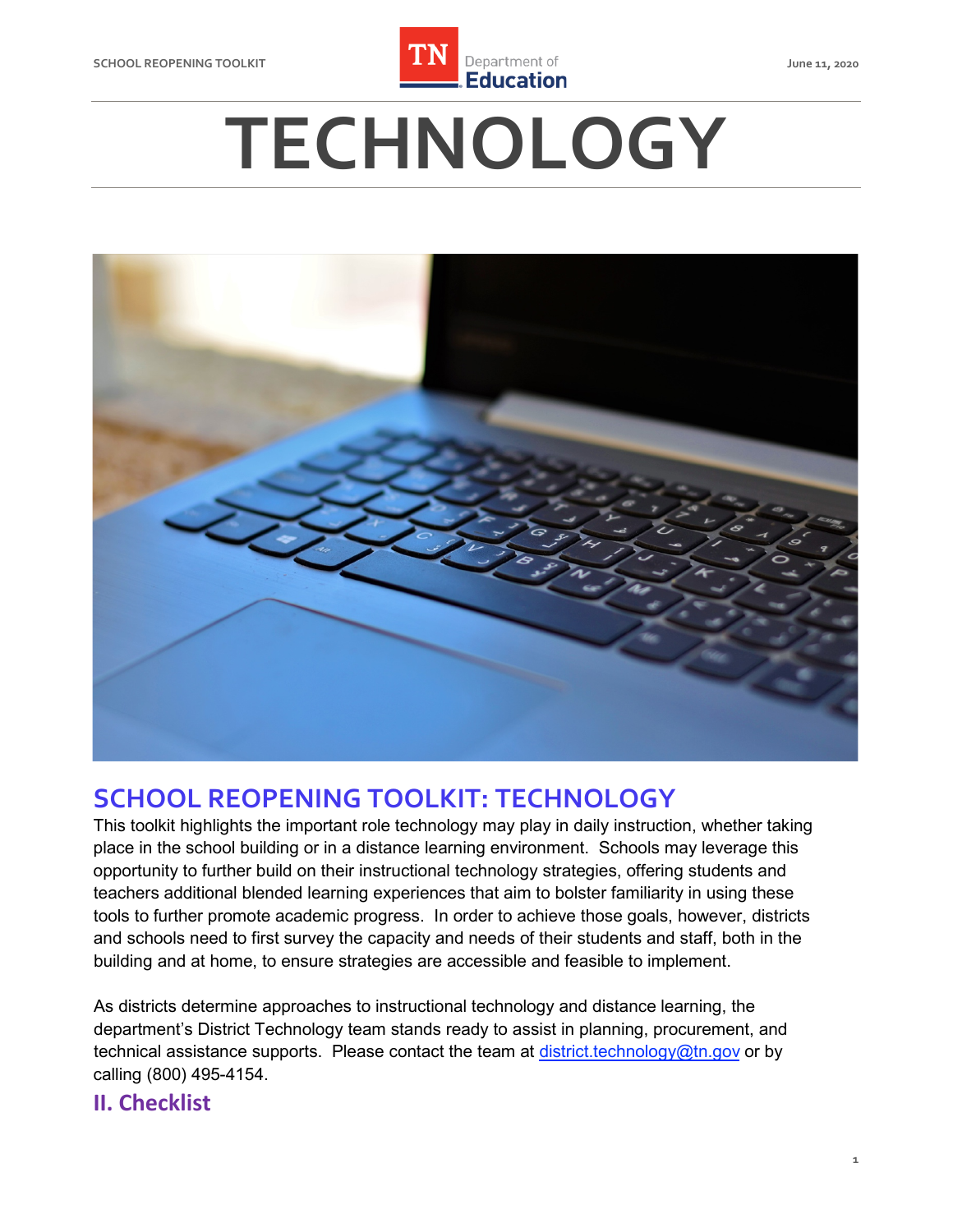#### □ *Summer Close-Out & Device Preparation*

 As students return to school buildings, it is important to ensure all devices are returned and available to schools and students. If devices were loaned out, or internet connectivity devices were provided (whether directly to students or for other district-related response work), the following should be completed as the closures end.

- • Confirm Plan for Summer Use and/or Return: School and district teams should create a plan programming as well as sufficient time to collect, update, and prepare devices for for any intended use of district devices over the summer and how students will use and return the devices currently assigned out. The plan should account for any summer redeployment.
- • Communicate: Communicate with parents and internal teams the plan for equipment during the summer
	- o Are students keeping devices all summer to continue the learning process?
	- $\circ$  If returning equipment during the summer, setup drop off points for students to turn equipment back in (just like pickup points).
- Track: Be sure to check-in all devices from all students. Check for:
	- o Working condition of devices screens, keyboards, pointing devices, battery health.
	- $\circ$  Was the device returned to the correct location? If devices were distributed from your school stock, was the device returned to the correct school?
- • Updates: Make sure the devices, once returned, are ready to be redeployed in the classrooms.
	- $\circ$  Connect the devices to the district's mobile device management system and install any critical security updates. If you have updated configurations in your school as part of your school reopening process, be sure those updated configurations are loaded.
	- o Run malware and virus scans.
	- $\circ$  Clear devices of any stored information/data unique to the student use over the summer.
	- $\circ$  Ensure all devices are loaded with any new programs or applications to be used in the upcoming school year, including for instructional supports.

 Maintenance and upkeep of those resources is critical to ensure the ability to redeploy those resources should the need arise to rapidly move to a short-term virtual learning model. Industry- standard best practices for equipment maintenance, as well as following your procedures for equipment maintenance is critical.

#### □ *Survey Your Needs*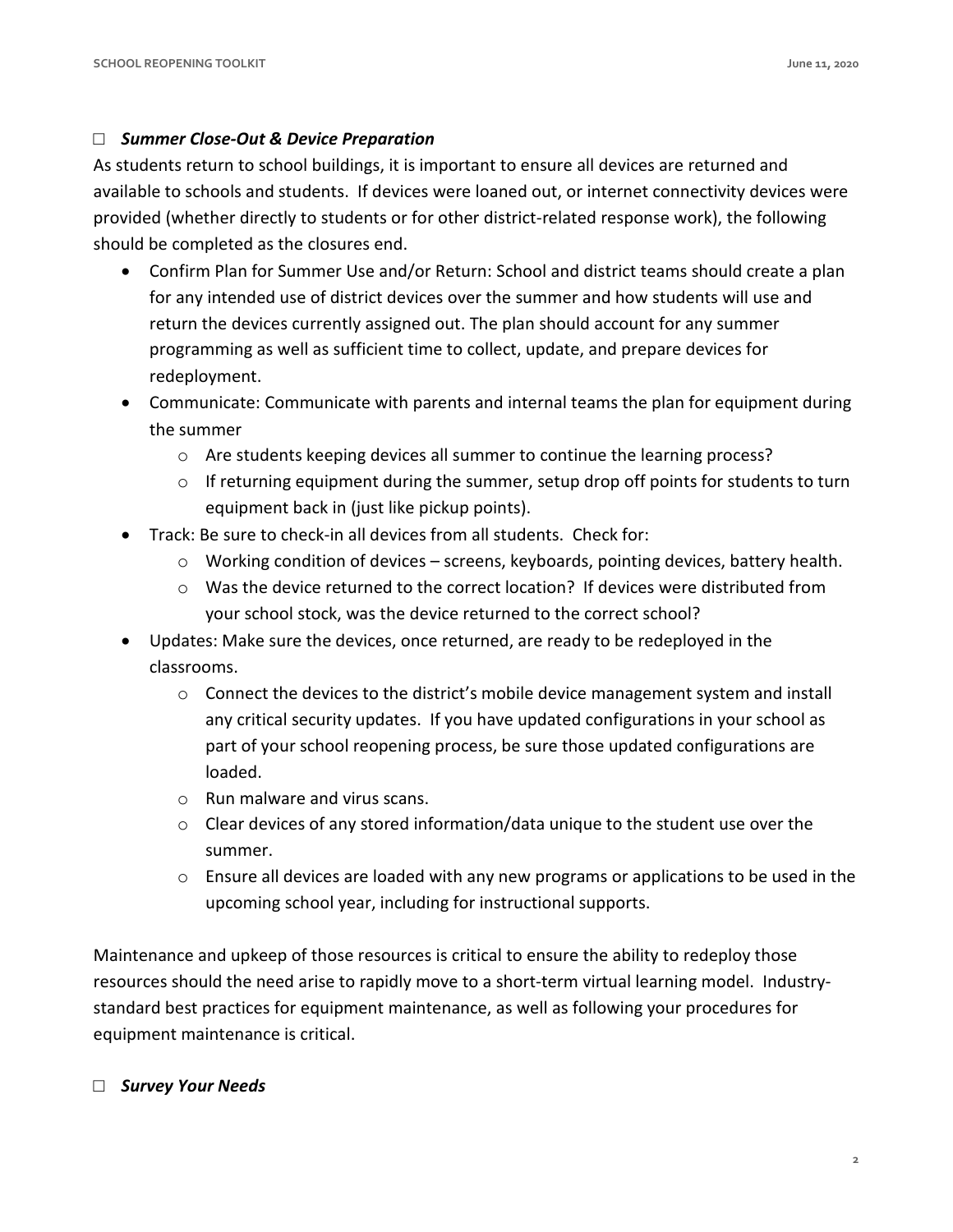As district determines how they will deliver instruction (see *[LEA Guide](https://www.tn.gov/education/health-and-safety/update-on-coronavirus/reopening-guidance.html)* for additional information), a district should consider the connectivity, device ratios, and technology literacy specific to the environment in a district. In addition, a district should consider the learning environments for instructional delivery, barriers that occurred in the 2019-20 school year, and ensuring access for all vulnerable student groups moving forward. While understanding the landscape of devices and connectivity both in the schools and at homes is critical to any technology strategy, the analysis of these capacities becomes even more important as districts consider their ability to both integrate blended learning supports and/or quickly pivot to virtual instructional models if needed. As demonstrated in the spring closures of school year 2019-20, strong technology capacity surveys include school site reviews, staff members' home access, and students' home access.

 Many districts already employ surveys to inform technology strategies. Important questions to consider include:

Devices:

- What is the current device to student ratio for devices to be used in the school?
- What is the current device to teacher ratio for devices to be used in the school?
- • What % of students have access to a device (and what kind) to be used in the home? Is it a personal device (if so, consider follow-up as to whether or not student would have full access to device for the purpose of distance learning or if it is a shared household device) or a school-issued device?
- What percent of staff have access to a device (and what kind) to be used in the home? Is it a personal device or school-issued device?
- What current device stock does the district have on hand to increase the rates of device-tostudent and/or device-to-teacher ratios for school or home use?

#### Connectivity

- What percent of students have access to reliable internet connectivity at home?
- Does student have wireless internet (Wi-Fi) via a broadband or landline available? (Yes/No)
- If so, who is provider? (Comcast, Spectrum, AT&T, Other)
- If not, what is the barrier to obtaining? (financial, access/availability, philosophical)
- Does student have wireless service where they live? (Yes/No)
- What % of staff have access to internet connectivity at home?
- • What current device stock or connectivity options does the district have available to increase the rates of connectivity for students and teachers for school or home use?

Technology Literacy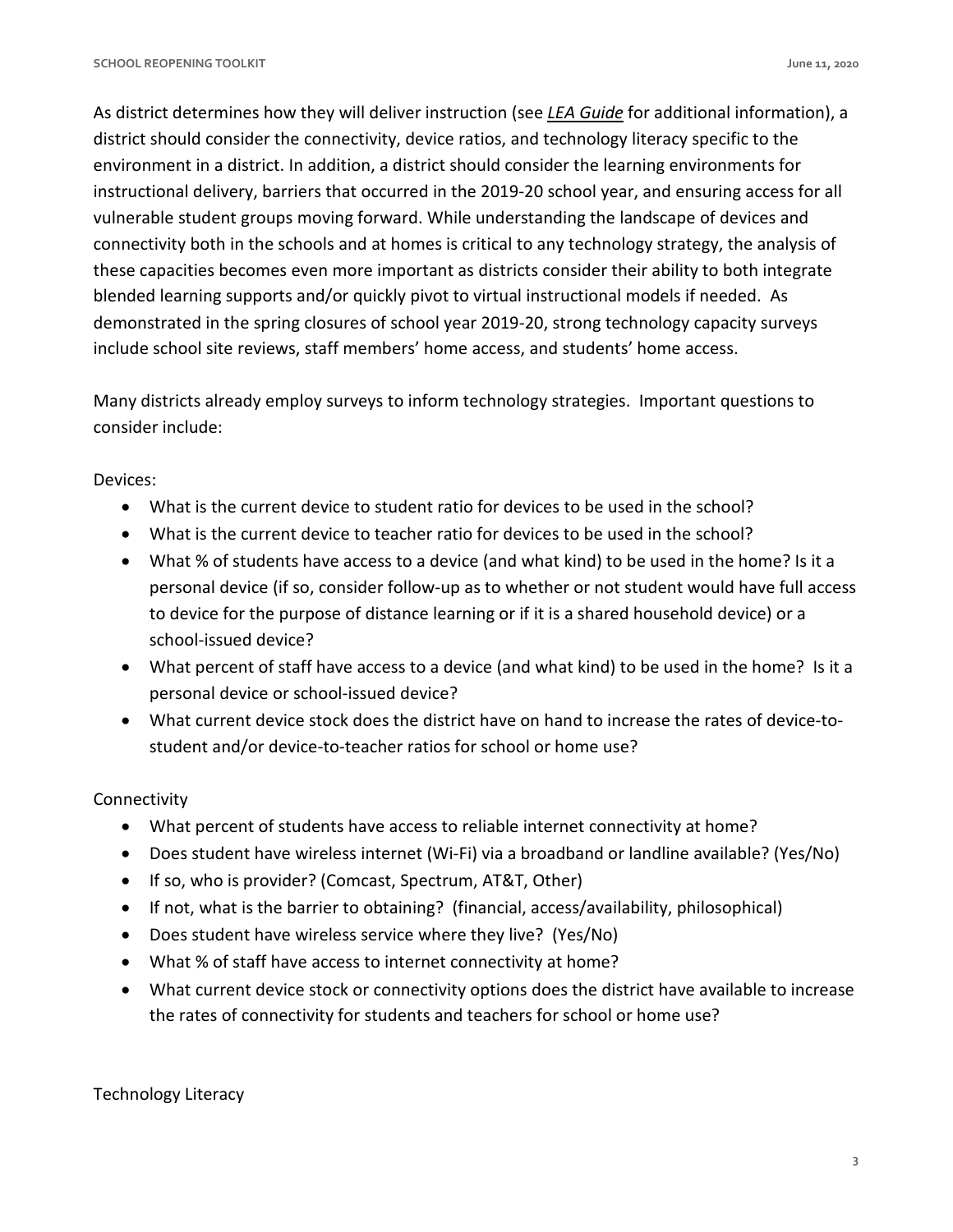- What is the current level of technology literacy among students? (Will vary by grade/site/other factors)
- What is the current level of technology literacy among parents and families?
- What is the current level of technology literacy among teachers and staff?

 District technology leads, teachers, school leaders, and district leaders should consider issuing surveys via emails, robo-calls or other phone-based tools available, or as part of school enrollment packets to gather information as far in advance of school opening as possible. The results of these surveys can help set realistic boundaries on the viability of various types of instructional technology strategies and may inform considerations for targeted uses of grant funds.

## **III. Best Practices**

#### **Planning Instructional Technology Strategies**

 As district and school level leaders map out the academic needs and goals for the year, an accompanying and integrated instructional technology strategy will ensure that all stakeholders know how technology will be used in in-person instruction, virtual/distance instruction, or various combinations of the both models. Importantly, leaders should plan to increase technology use in standard instructional settings so that students and staff continue to build familiarity and comfort with alternatives to direct/in-person instruction should school building closures occur again. Providing more one-to-one instructional technology experiences may also limit students having to share physical hard-copy materials that may increase the risk of spreading germs. Leveraging past experience and capacity survey data, district leaders may build out strategies designed to support their instructional and operational needs. (Please also see the *Academics Toolkit* with information on instructional strategies and supports.)

#### □ *Leverage Your Existing Experience & Plan to Instruct on Technology*

 For districts or schools that have used technology devices and platforms to complement in-person instruction or school structures, either for a number of years or during the unexpected closures in school year 2019-20, these experiences should help inform any strategy entering the upcoming school year. District leadership, including both operational and academic team members, should evaluate strengths of their current approaches and seek to address any gaps or areas for improvement. Chief among these areas to analyze is how well students and staff have used systems historically and what supports were or would be necessary to improve that utilization experience.

 Technology directors and academic leads should consider what types of professional learning are needed for students, staff, and families to be able to use systems seamlessly (Please also see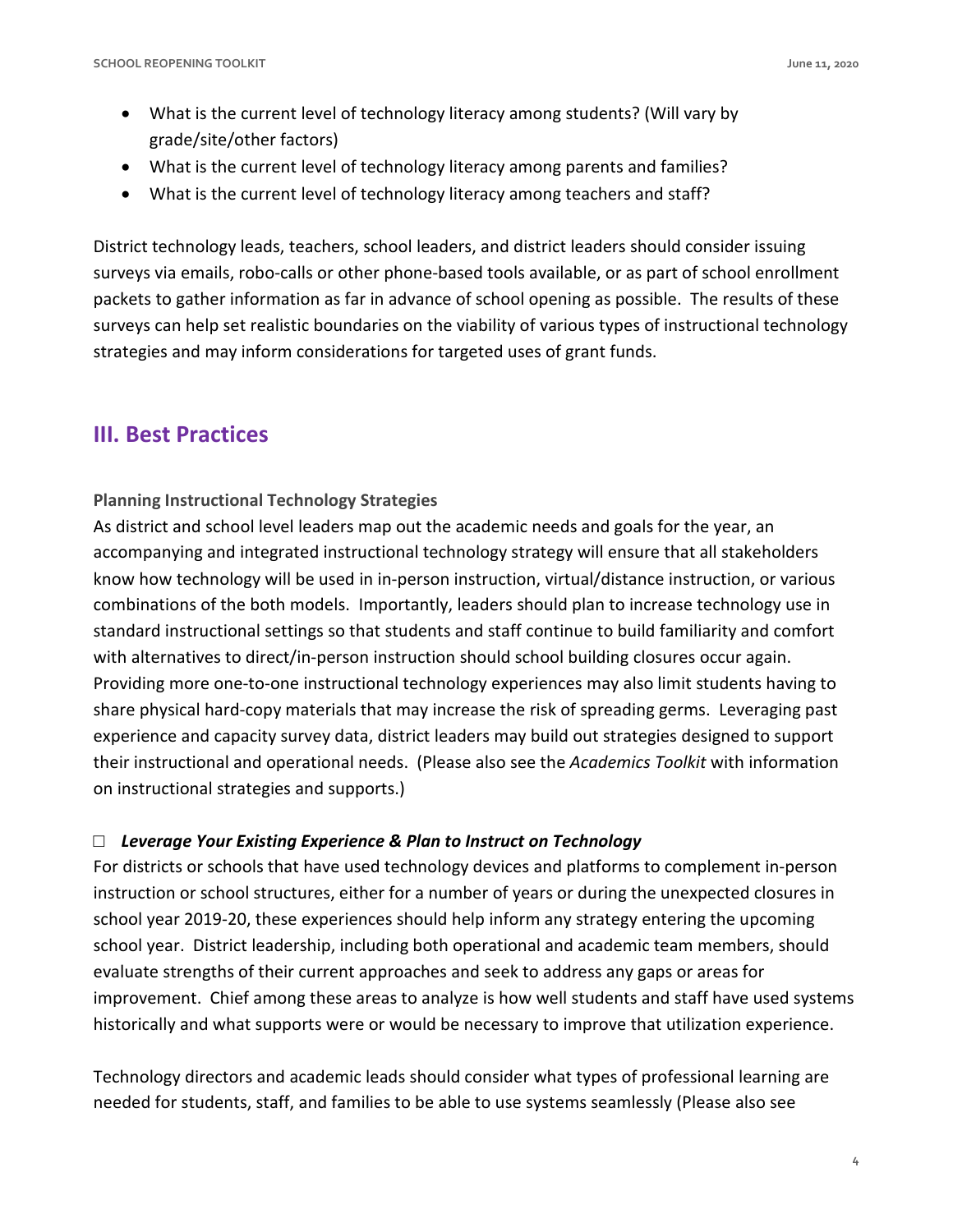*Professional Learning Toolkit)*. Recognizing that stakeholders may have varying comfort levels, plan to provide additional supports such as:

- $\circ$  Instructional videos (existing content or created by district teams) accessible on sites such as YouTube
- o Printed how-to guides to be distributed to staff or students early during school opening
- $\circ$  In-person training sessions that incorporate social distancing practices
- o Helpline or office hours for call-in supports
- materials aligned to their specific systems) o Vendor-created supports (many platforms and online supports provide suites of training

 For teachers aiming to adjust instructional strategies from in-person to virtual settings, the department has also partnered with Trevecca University to offer a training series available for free to all Tennessee educators. More information on this resource is available here.

 **Technology Strategy Components: Devices, Connectivity, and Distance Learning**  Instructional technology strategies will vary to meet the unique contexts of the local district, though all will likely include components related to devices, connectivity, and distance learning capabilities so that district leads may determine the fiscal and support capacity needed for effective implementation. Aligned to the instructional and operational design for the school, the technology strategy should capture the technology needs and supports in the school and home settings. In the same vein, district decisions for instruction and operations should also be informed by the boundaries of a district's and school's capacity within its technology services. District technology leads should play an active role in both informing and working to implement overall district strategies in response to possible new approaches to the typical instructional day and to ensure ongoing instruction should physical presence not be feasible.

#### ☐ *Device Strategies*

 As preparation begins for returning to school, it is important to determine the device strategy going into the fall. Factoring current functionality, desired instructional and operational plans, and capacity to support those strategies, districts should determine at a top level what the goal of the device strategy should be, such as any of the following in isolation or in conjunction with one another:

- 1:1 for all students
- 1:1 for certain grades
- Classroom access to devices on a rotating basis (e.g. laptop cart)
- Bring your own device (BYOD)
- Hybrid models of district owned and BYOD for school setting and/or distance learning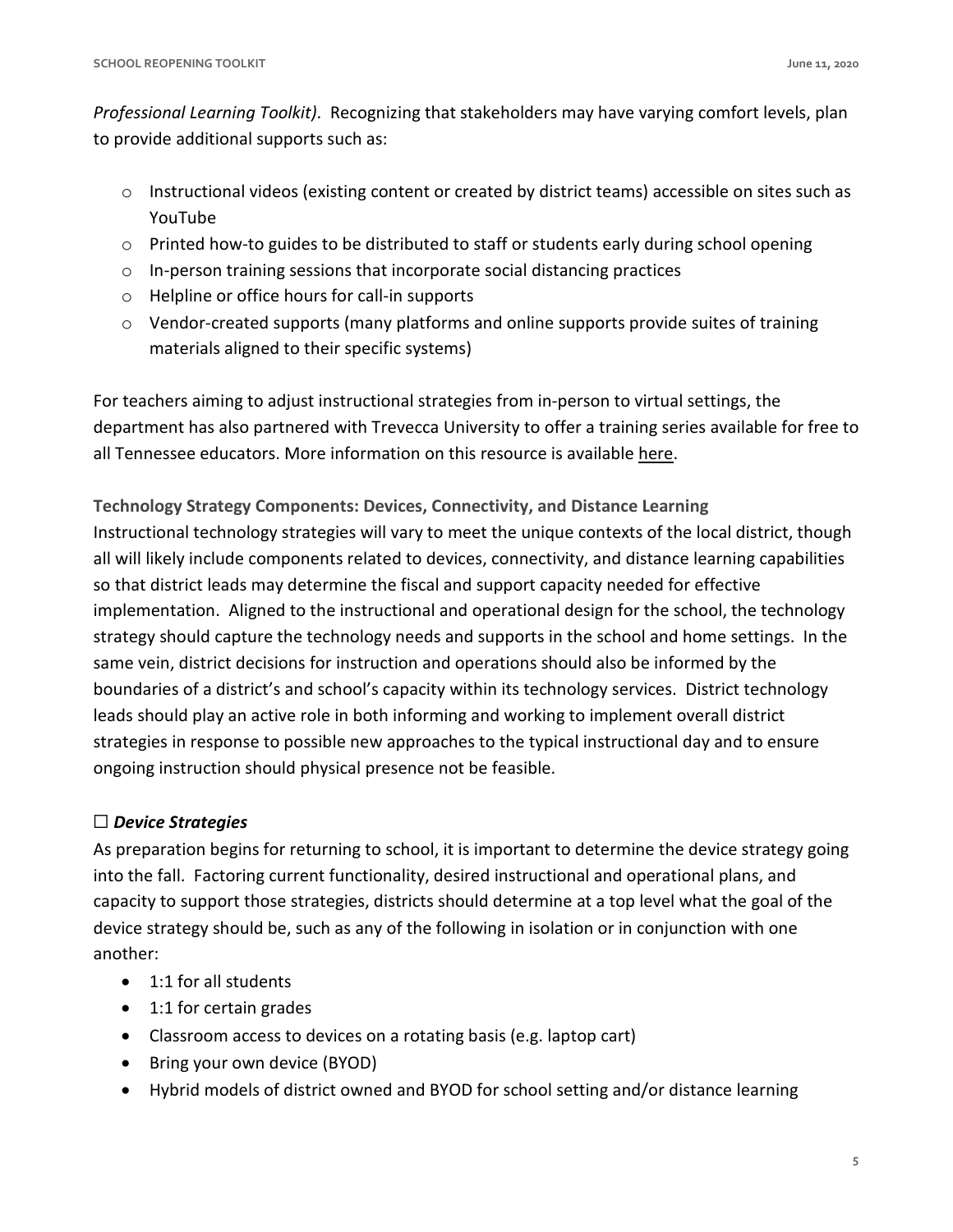Given the current demand on all manufacturers for laptops, deciding on the strategy early is important to ensure availability at the beginning of the school year. Understanding the cost of each strategy also drives what strategy is selected. There are two avenues to pursue for procurement— local procurement and state contract vehicles. With each of the five large manufacturers (Dell, Lenovo, HP, Apple, and Microsoft), devices and pricing is included with this toolkit. By selecting the device and operating system (OS) platform, you can create models to determine budget and thus the feasibility of various device strategies.

 The devices provided by each of the manufacturers for state pricing fall into two categories: teacher devices and student devices. Each category offers two to three student devices to choose from (by platform) and one or two teacher devices from which to select. The goals in choosing devices should be simple:

- Give all students the same experience where feasible.
- Keep the transitions easy; do not change platforms across grades.
- used incorrectly the same way, allowing for more streamlined supports to be • Make the troubleshooting for the teachers easy. The same device will generally be effective.
- Functionally, align the devices with the capabilities of the grade by determining what devices are needed at the lower grades (touch-screen or clamshell only) compared to upper grades (more laptop-based approach).

 Device purchases compose a large investment for a district to make into the educational tools for the students. As such, protecting that investment is important and maintaining the proper protocols for inventory management, asset tracking, and device management will allow proper forecasting for spend and need throughout the lifecycle. Reporting on budgeted versus actual spend will help district budgets in future years to create a sustainable model and/or identify efficiencies. Some things to consider in setting a budget for a device strategy:

- • Outside of normal wear and tear, lost/stolen/unrecoverable can account for anywhere from 5-15% for year.
- equipment. While predominant thinking was the technology would phase out in three years; most districts are typically extending to four years to spread the cost. • Determine whether districts want to pursue a three or four year lifecycle on
- • Compare the value and investment in leasing options versus purchases. Depending on the models, frequency of replacement, and desired uses, some districts may opt to leverage leasing options that permit more regular device refresh cycles. (The state procurements included in the resources section of this document include options for both leases and purchases.)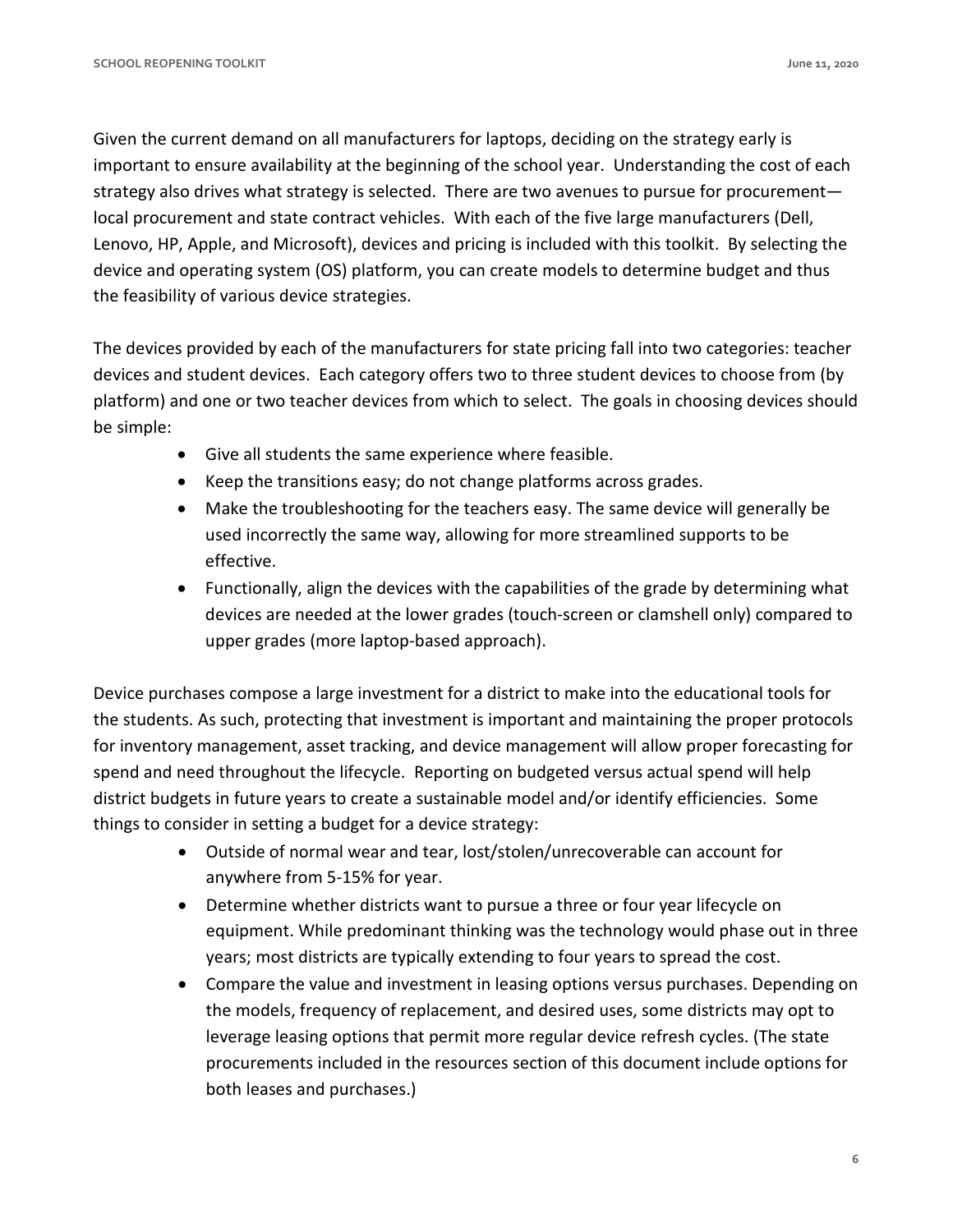- procurement, including items such as asset tagging/etching, Compuware for tracking lost devices, hard cases. While it may be more of investment up front, many of these added services save labor and support dollars throughout the year. • Consider what value-added services may be needed to add to the device
- InTune for deployment/device management (manages Windows/Apple); If Chrome, use Chrome Device Management. • Ensure the district has a mobile device management solution. If using Windows, use

use Chrome Device Management.<br>If districts need help with planning, reach out to peer districts or the department. As models of device strategy and implementation are developed and launched, the department will continue to share best practices from across the state to further support district decisions and strategies.

#### ☐ *Connectivity Strategies*

 While most schools in Tennessee may have sufficient broadband access, the closures in 2019-20 demonstrated the importance of planning a connectivity strategy that extends beyond the school building, reaching the homes of students and staff. The number of students/families/staff without internet factors into device strategies (i.e. the need to purchase LTE devices), and the ability to leverage the specific connectivity questions included in the above sample survey provides data on which to build those response strategies. While the state continues to invest in broadband expansion initiatives to ensure increased coverage of service, districts may consider other alternative strategies:

- are available in a given area gives district leads the list of stakeholders to engage to help fill in any gaps during times of need. Throughout the spring school closures, numerous internet o Leverage Local Providers: Knowing which providers, either via landline or wireless services, and wireless providers offered additional services at lower or no cost to support ongoing education activities.
- internet access and may not be able to secure it for any reason, a few options exist for o Provide Direct Connectivity Solutions to Students/Staff: If students or staff do not have providing direct supports:
	- available. For example, T-Mobile programs allows for unlimited data \$20 Monthly Recurring Charge programs with incentives toward the device. Consider repurposing old devices with hotspot capabilities (e.g. old cell phones) so that the cost is limited only to • Obtain wireless hotspots for those students most at need or where broadband is not data charges.
	- providers are able to waive a number of program restrictions during this time to help districts with the broadband account managers who can assist in getting programs in • Consider promoting low-income broadband programs for those who quality. Broadband families. If families/staff need assistance, state technology resources can connect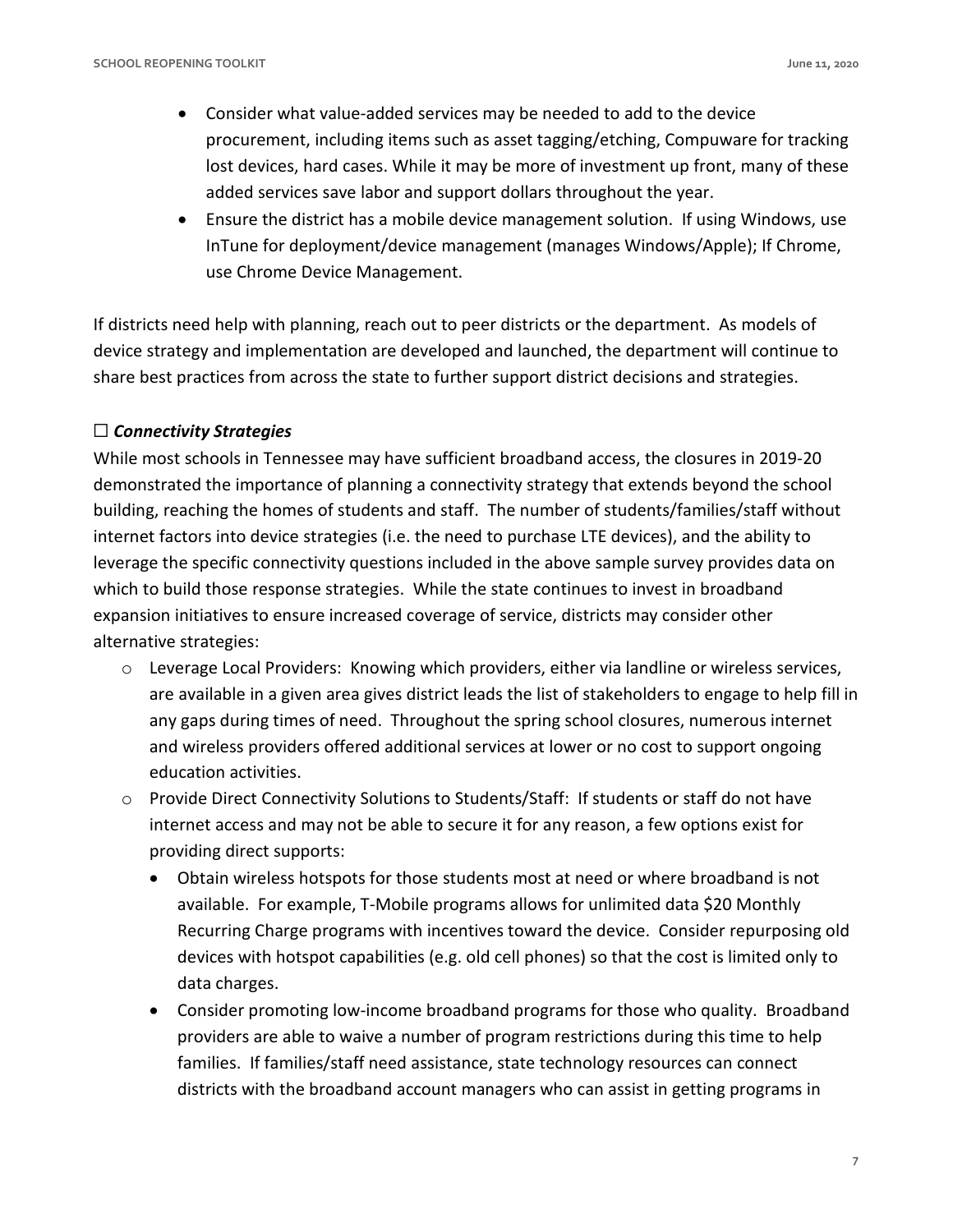local areas. The broadband providers in Tennessee have committed to continuing to work with the state for internet access options.

- $\circ$  Intermittent Connectivity: If the district or school education strategy requires only intermittent connectivity (e.g. downloadable content versus requiring streaming access), consider transforming the districts' neighborhoods and resources by:
	- • Extend the Wi-Fi in schools out to the parking lots where available/possible. Setup "access times" and guest codes for students and parents to utilize the internet capabilities already in place.
	- • Make arrangements with local business partners to have "school time" to use semi-public hour blocks to allow for social distancing but also for students to come and do homework internet access. Businesses in different areas have been offering reserved space in 3-4 and schoolwork online.
	- range from \$600-\$1000 per bus depending on the number of connections to be choosing. Consider outfitting buses or centrally locating devices to maximize access for those students. • Use buses as mobile hotspots by with companies like Kajeet and Cisco products. Costs supported from the device. This provides cellular Wi-Fi connections via a provider of your

#### *Distance Learning & Virtual Classrooms*

 As districts and schools plan for school opening in the fall, it is important to maintain the progress and familiarity that teachers and staff already possessed or recently obtained with online tools. District technology strategies and decisions should be made with a lens toward interoperability, security, and simplification for your teachers, students, and parents. Plans for distance learning will rely on the ability to leverage technology to fill basic functions that occur in a classroom. While districts may select various learning management systems, education applications or programs, and academic supports, virtual classrooms may operate separate from all of these supports to create the daily connection between teachers and students.

Key questions to map out plans for virtual classrooms should include:

- • Is the approach to virtual classrooms a new one? If not, what lessons were learned from implementation?
- • Will teachers, families, or students struggle to use the technology? Does the district need to provide digital training or guidance documents?
- What solutions exist to improve technology literacy?
- What technology is the district using for video conferencing?
- What technology is the district using for daily/weekly communications?
- • How are teachers distributing assignments? Is the content for all the lessons/standards available to distribute online?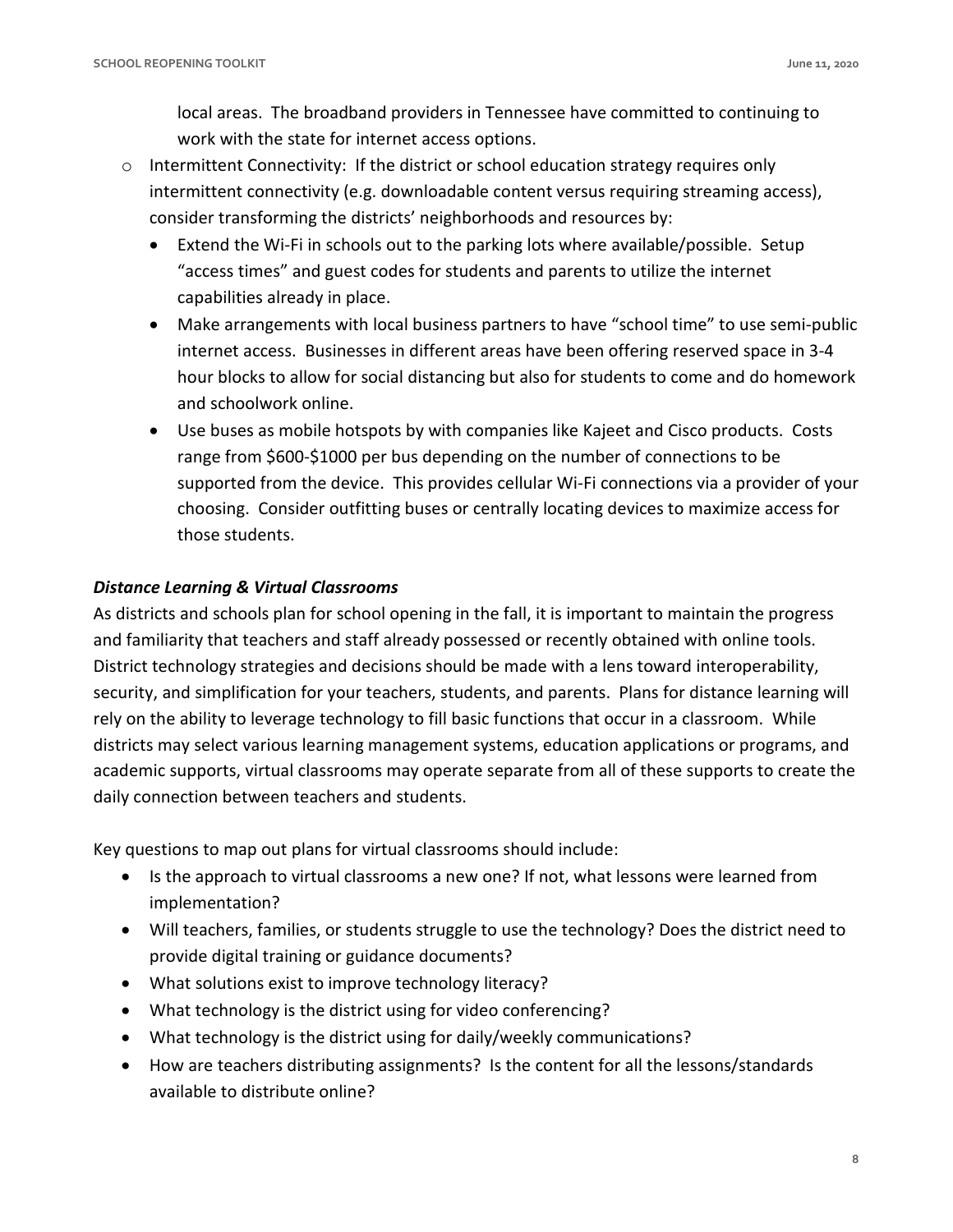- How are staff/teachers answering questions from students/parents, both in real-time and on a daily/weekly operating basis?
- supported? What is the district's eLearning strategy? Some generic resources are available • Has the technology strategy been shared with parents and how the technology will be at the links below:
	- $\circ$  Design an eLearning strategy: https://www.setda.org/main-coalitions/elearning/
		- State Plans: *[https://www.setda.org/main-coalitions/elearning/state](https://www.setda.org/main-coalitions/elearning/state-exemplars/)[exemplars/](https://www.setda.org/main-coalitions/elearning/state-exemplars/)*
		- District Plans: https://www.setda.org/main-coalitions/elearning/districtplans/
- Have teachers been trained on how to use the technology effectively? Use the resources available here:
	- o Microsoft Innovative Educator Academies for extending your use of technology in the classroom *[\(https://www.microsoft.com/en-us/education/events/teacher](https://www.microsoft.com/en-us/education/events/teacher-academies)[academies](https://www.microsoft.com/en-us/education/events/teacher-academies)*)
	- $\circ$  Google for Education for Teacher PD and integrating technology into the classroom *[https://edu.google.com/teacher-center/?modal\\_active=none](https://edu.google.com/teacher-center/?modal_active=none)*
- • Does the district use an LMS (Learning Management System) already in place? Does that integrate with the district's virtual classroom tool?

integrate with the district's virtual classroom tool?<br>After outlining the landscape and strategy, consider what tools best fit local needs and the ease of maintenance demands on current technology staff.

- What is the investment in setup?
- What is the investment in troubleshooting, maintenance, help desk functions?
- • Is there commercially available training (or training from partner organizations) that can leveraged or does the district need to create its own?
- Does the district have support staff to help install and/or maintain the infrastructure?
- • Does the district want to maintain it, or if available, does the district want to leverage state resources/procurements or a local vendor?

 The tools that districts use in this space should be simple but secure. The fundamental questions for access control, privacy, and data protections still apply. Guidelines to follow:

- • Do not setup technology that is not integrated into the district's Active Directory (or other Identity Access Management toolkit),
- Avoid social media as the primary means of communication for messaging and/or assignment distribution,
- • Ensure that devices that access district resources meet the district's equipment policy guidelines, and
- Follow the [guidelines](https://www.tn.gov/education/district-technology/best-practices-for-video-conferencing.html) on the District Technology page for securing platforms.
- • Update the district's acceptable use policy to include collaborations/distance learning tools, video communications, and chat functionality. Make sure students and teachers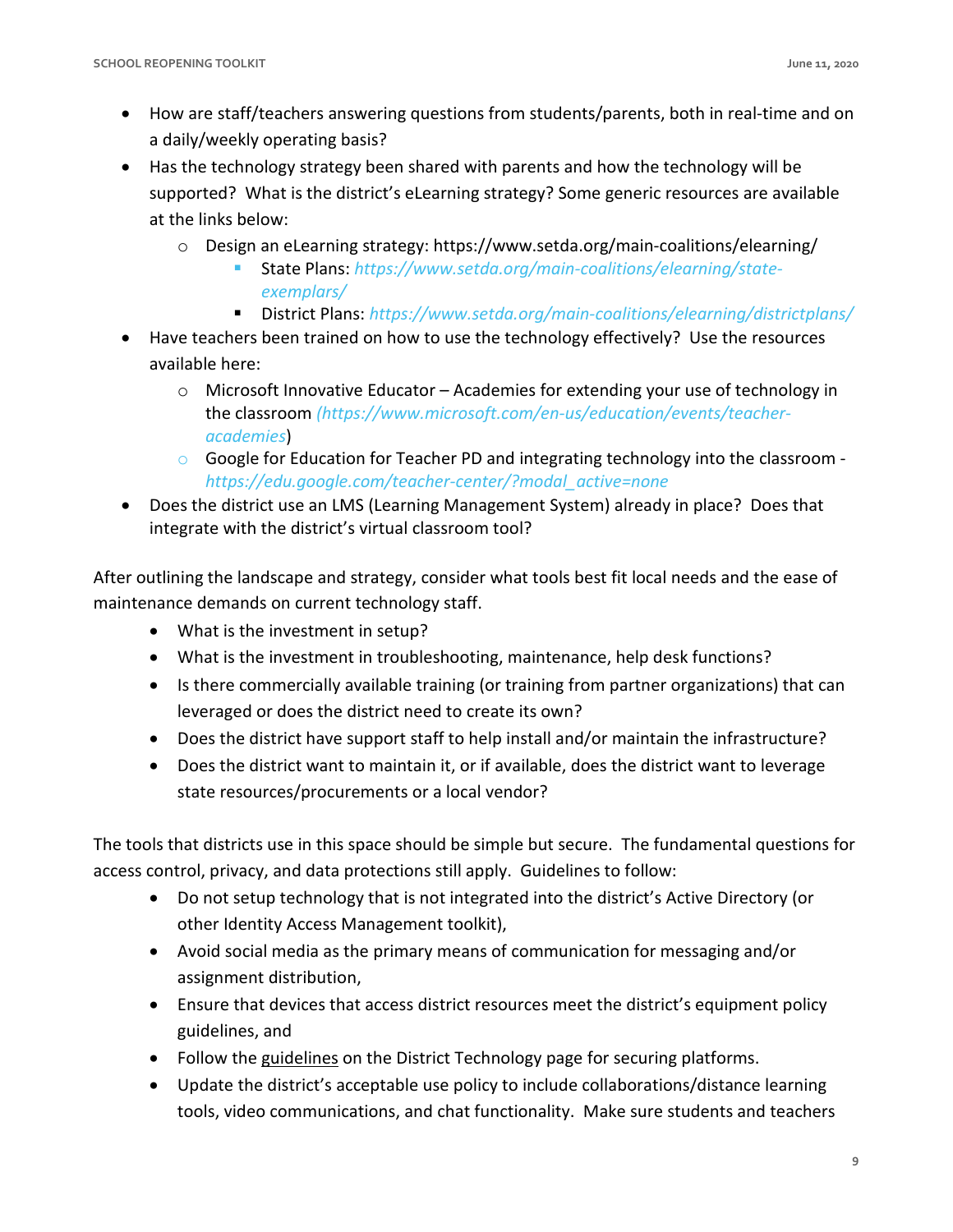have reviewed and signed an updated acceptable use policy.

 Be sure to update the districts Technology Acceptable Use policies for both staff and students in collaboration with board attorneys. These policies set important internal controls, and should be updated to reflect the potential broader use of technology and user agreements for students, parents, and staff before the use of district hardware or software.

## **IV. Procedures & Schedules**

As District Technology leaders prepare to return, consider using the following procedures:

| <b>Topic &amp; Action Item</b>                                                   | <b>Complete</b> |
|----------------------------------------------------------------------------------|-----------------|
| <b>Technology related items:</b>                                                 |                 |
| Ensure that technology inventory is accurate                                     |                 |
| Run/update firmware and software updates on network devices.                     |                 |
| Make sure connectivity infrastructure is working as expected.                    |                 |
| Update administration systems. (i.e. emergency notification system, etc.)        |                 |
| Verify security cameras and building access systems are properly functioning.    |                 |
| Verify telephone systems are working properly.                                   |                 |
| <b>EIS/SIS related items:</b>                                                    |                 |
| Confirm that district and school calendars are accurate. Ensure all EIS Calendar |                 |
| data has been updated and sent.                                                  |                 |
| Update any classroom rosters for changes that may have happened.                 |                 |
| Work with schools to review and update new school year data. (i.e. staff, master |                 |
| schedules, bell times, etc.)                                                     |                 |
| Work with schools to set staff schedules, if any changes.                        |                 |
| Work with schools to schedule students, if any changes.                          |                 |
| Make sure any EIS errors for prior to closure have been resolved and all updates |                 |
| have been made.                                                                  |                 |
| Plan for upcoming EIS submissions                                                |                 |

## **V. Resource List**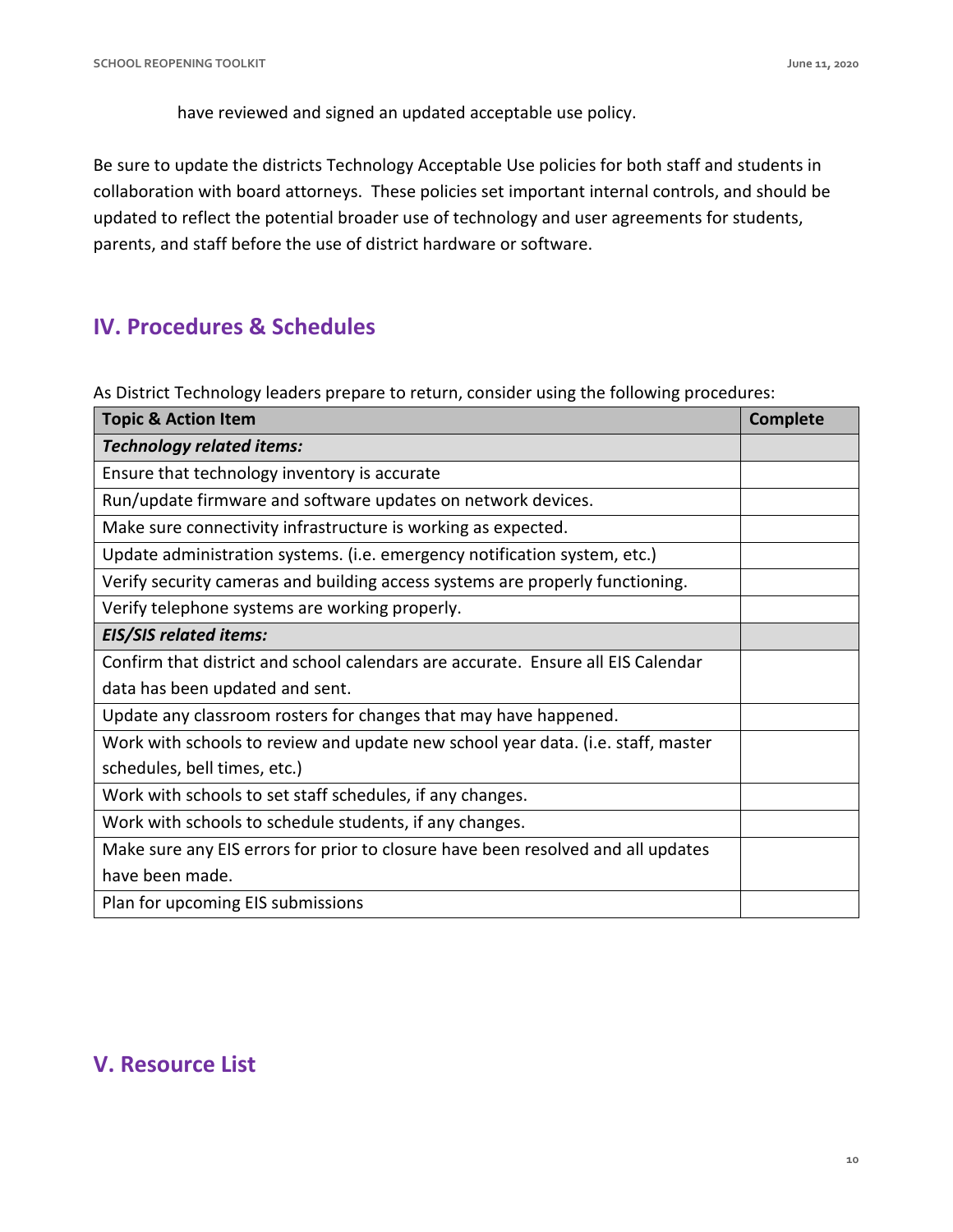#### **EIS State Reporting Requirements**

 Please be sure you are adhering to the published Reporting Schedules for EIS data and state reporting requirements. The schedule is located [here.](https://www.tn.gov/education/lea-operations/reporting-schedule.html)

#### **FERPA Review in Education Technology**

#### [Guide to FERPA](https://tech.ed.gov/wp-content/uploads/2014/09/Student-Privacy-and-Online-Educational-Services-February-2014.pdf)

Review federal requirements around privacy protections in planning for distance learning strategies.

#### **Distance Learning Supports**

Microsoft Links:

- [Get Started with Microsoft Teams for remote learning](https://docs.microsoft.com/en-us/MicrosoftTeams/remote-learning-edu)
- [Teams for Education quickstart guide](https://download.microsoft.com/download/a/5/8/a581b311-00fb-447e-b31a-4c9ddda9dcc5/TeamsforEducation_QuickGuide.pdf)
- [Technical Support for Teams](https://docs.microsoft.com/en-us/microsoft-365/education/deploy/deploy-office-365)
- School Data Sync<br>Google Links:

Google Links:

- [Google Classroom](https://edu.google.com/products/classroom/)
- [Google Classroom Setup Information](https://edu.google.com/training-support/setup-guides/)

#### **USDOE Department of Educational Technology**

Link:<https://tech.ed.gov/teachers/>

 This resource provides extensive guidance, resources and supports for teachers and leaders when considering digital learning opportunities. Toolkits and concrete examples are included.

 **State Procurement - Product Guide for Devices**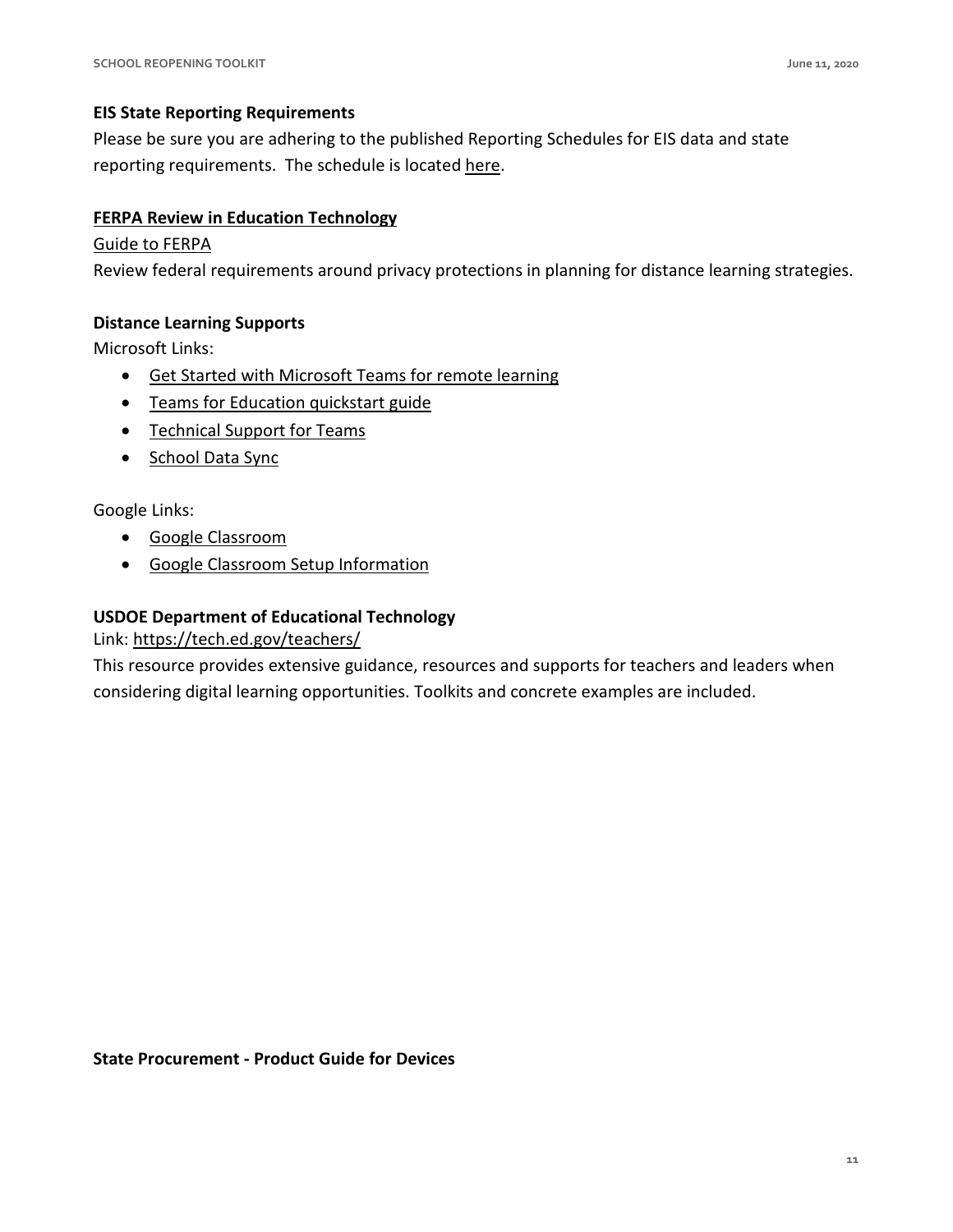The table below provides information on the devices currently available via state procurement vehicles. Please contact the District Technology team for support in navigating options and launching task orders.

| <b>OS</b> | <b>Make</b> | <b>Model</b>                                             | <b>Price</b>  |
|-----------|-------------|----------------------------------------------------------|---------------|
| Apple     | Apple       | iPad Bundle (Case+AppleCare 2 years)                     | \$357.95      |
| Apple     | Apple       | Ipad with Case                                           | \$<br>350.00  |
| Apple     | Apple       | iPad Only                                                | \$<br>294.00  |
| Apple     | Apple       | iPad Cellular                                            | \$<br>429.00  |
| ChromeBoo |             | Chromebook 3100 2-in-1 Celeron N4020, 4GB, 32GB, WFC,    |               |
| k         | Dell        | 1 Year Mail                                              | \$<br>294.00  |
| ChromeBoo |             | Chromebook 3100 2-in-1 Celeron N4020, 4GB, 32GB, WFC,    |               |
| k         | Dell        | 1 Year Basic                                             | \$295.50      |
| ChromeBoo |             | Chromebook 3100 2-in-1 Celeron N4020, EMR, 4GB, 32GB,    |               |
| k         | Dell        | WFC, 1 Year Mail                                         | \$.<br>317.00 |
| ChromeBoo |             | Chromebook 3100 2-in-1 Celeron N4020, EMR, 4GB, 32GB,    |               |
| k         | Dell        | WFC, 1 Year Basic                                        | \$318.50      |
| ChromeBoo |             |                                                          |               |
| k         | Dell        | Chromebook 3100 Celeron N4020, 4GB, 16GB, 1 Year Mail    | \$<br>213.00  |
| ChromeBoo |             |                                                          |               |
| k         | Dell        | Chromebook 3100 Celeron N4020, 4GB, 16GB, 1 Year Basic   | \$214.50      |
| ChromeBoo |             |                                                          |               |
| k         | Dell        | Chromebook 3100 Celeron N4000, 4GB, 32GB, 1 Year Mail    | \$.<br>223.50 |
| ChromeBoo |             | Chromebook 3100Celeron N4020, Touch, 4GB, 32GB, 1        |               |
| k         | Dell        | Year Mail                                                | \$.<br>247.50 |
| ChromeBoo |             | Chromebook 3100 Celeron N4020, Touch, 4GB, 32GB, 1       |               |
| k         | Dell        | <b>Year Basic</b>                                        | \$<br>249.00  |
|           |             | Latitude 3190 Celeron N4120, Strategic STF, 4GB, 64GB, 1 |               |
| Windows   | Dell        | Year Mail                                                | \$.<br>256.50 |
| Windows   | Dell        | Latitude 3190 Celeron N4120, STF, 4GB, 64GB, 1 Year Mail | \$<br>272.00  |
|           |             | Latitude 3190 Pentium N5030, STF, 8GB, 128GB, 3 Year     |               |
| Windows   | Dell        | <b>Basic</b>                                             | \$.<br>394.50 |
|           |             | Latitude 2-in-1 3190 Celeron N4120, Strategic STF, 4GB,  |               |
| Windows   | Dell        | 64GB, 1 Year Mail                                        | \$<br>316.00  |
|           |             | Latitude 2-in-1 3190 Celeron N4120, STF, 4GB, 64GB, 1    |               |
| Windows   | Dell        | Year Mail                                                | 331.00<br>\$. |
|           |             | Latitude 2-in-1 3190 Pentium N5030, STF, 8GB, 256GB, 3   |               |
| Windows   | Dell        | Year Basic                                               | 485.00<br>\$  |
|           |             | Latitude 3310 2-in-1 XCTO i3-8145U, STF, 8GB, 128GB, 3   |               |
| Windows   | Dell        | Year Basic                                               | \$.<br>609.50 |
|           |             | Latitude 3310 2-in-1 XCTO i5-8265U, STF, 8GB, 128GB, 3   |               |
| Windows   | Dell        | Year Basic                                               | \$<br>708.00  |
| Windows   | Dell        | Latitude 3400 i5-8265U, STF, 8GB, 256GB, 3 Year Basic    | \$<br>585.00  |